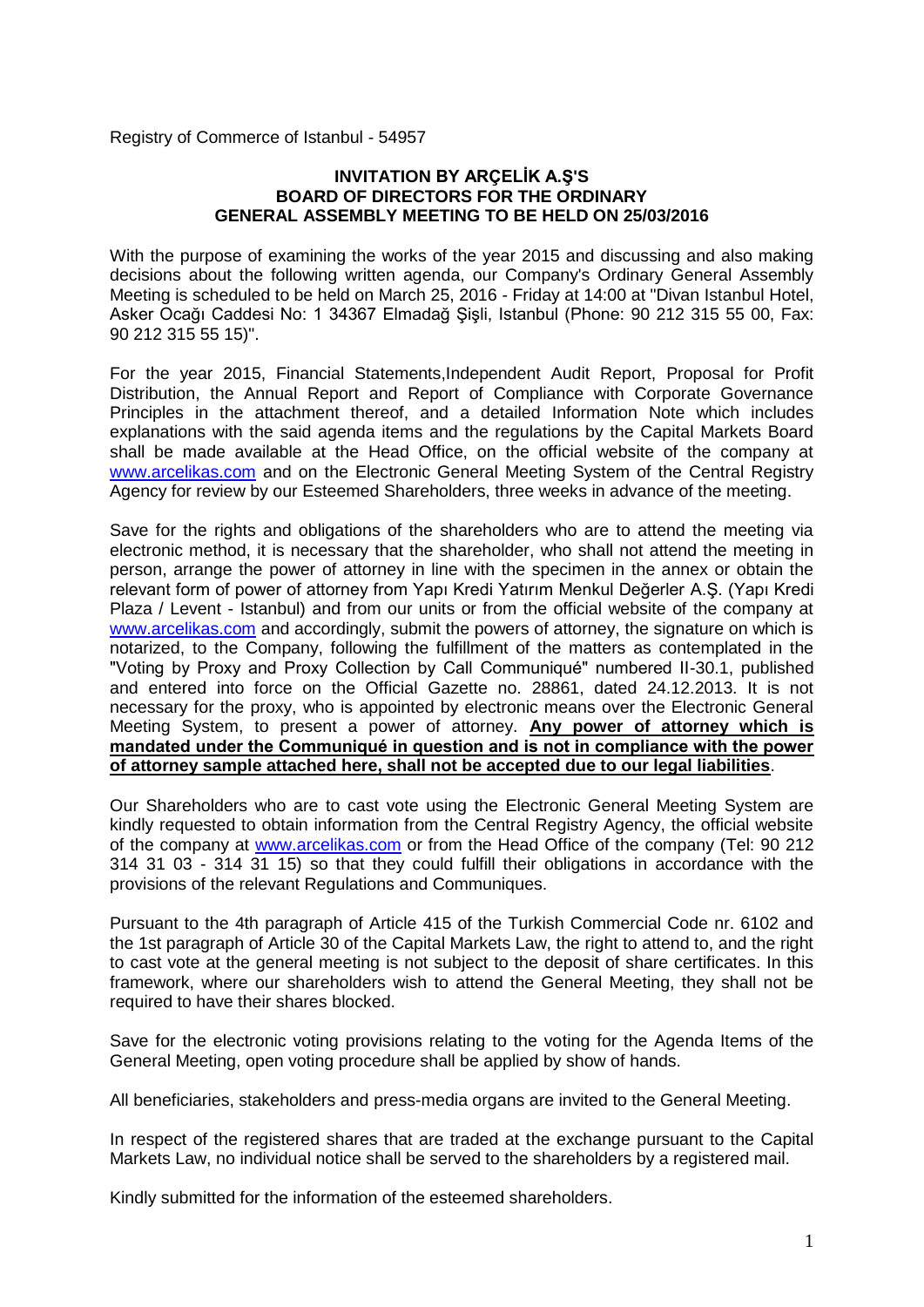# ARÇELİK A.Ş. BOARD OF DIRECTORS

Company Address : Karaağaç Caddesi No:2-6 Sütlüce 34445 Beyoğlu-Istanbul

Commercial Registry and Number: Istanbul - 54957

Appendices: -Agenda -Articles of Association Amended Articles Draft -Power of Attorney Sample

# **ARÇELİK A.Ş.'S ORDINARY GENERAL ASSEMBLY AGENDA DATED 25/03/2016**

1. Opening and election of the Chairman of the Meeting,

2.Reading, discussing and approving the 2015 Annual Report prepared by the Company Board of Directors,

3. Reading the Summary of Independent Audit Report for 2015 accounting period;

4. Reading, discussing and approving the Financial Statements related to the 2015 accounting period,

5. Acquittal of each Member of the Board of Directors severally in relation to the activities of company in 2015,

6. Acceptance, acceptance after amendment or refusal of the offer of the Board of Directors in accordance with the Company's profit distribution policy regarding the distribution of the profits of 2015 and the date of the distribution of profits,

7. Acceptance, acceptance after amendment or refusal of the proposal of the Board of Directors regarding amending Article 3, titled "Purpose and Subject", of the Articles of Association,

8. Determining the number and duty terms of Board Members, making elections according to the determined number of board members; Election of Independent Board Members,

9. Informing and approval of the Shareholders about the Remuneration Policy for the Members of the Board of Directors and Top Managers and the payments made within the scope of the policy in accordance with the Corporate Governance Principles,

10. Determining the annual gross salaries of the members of the Board of Directors,

11. Approval of the Independent Auditing Institution selected by the Board of Directors in accordance with the Turkish Commercial Code and the Capital Markets Board regulations,

12. Informing the shareholders about the donations made by the company in 2015 and determining an upper limit for donations to be made in 2016,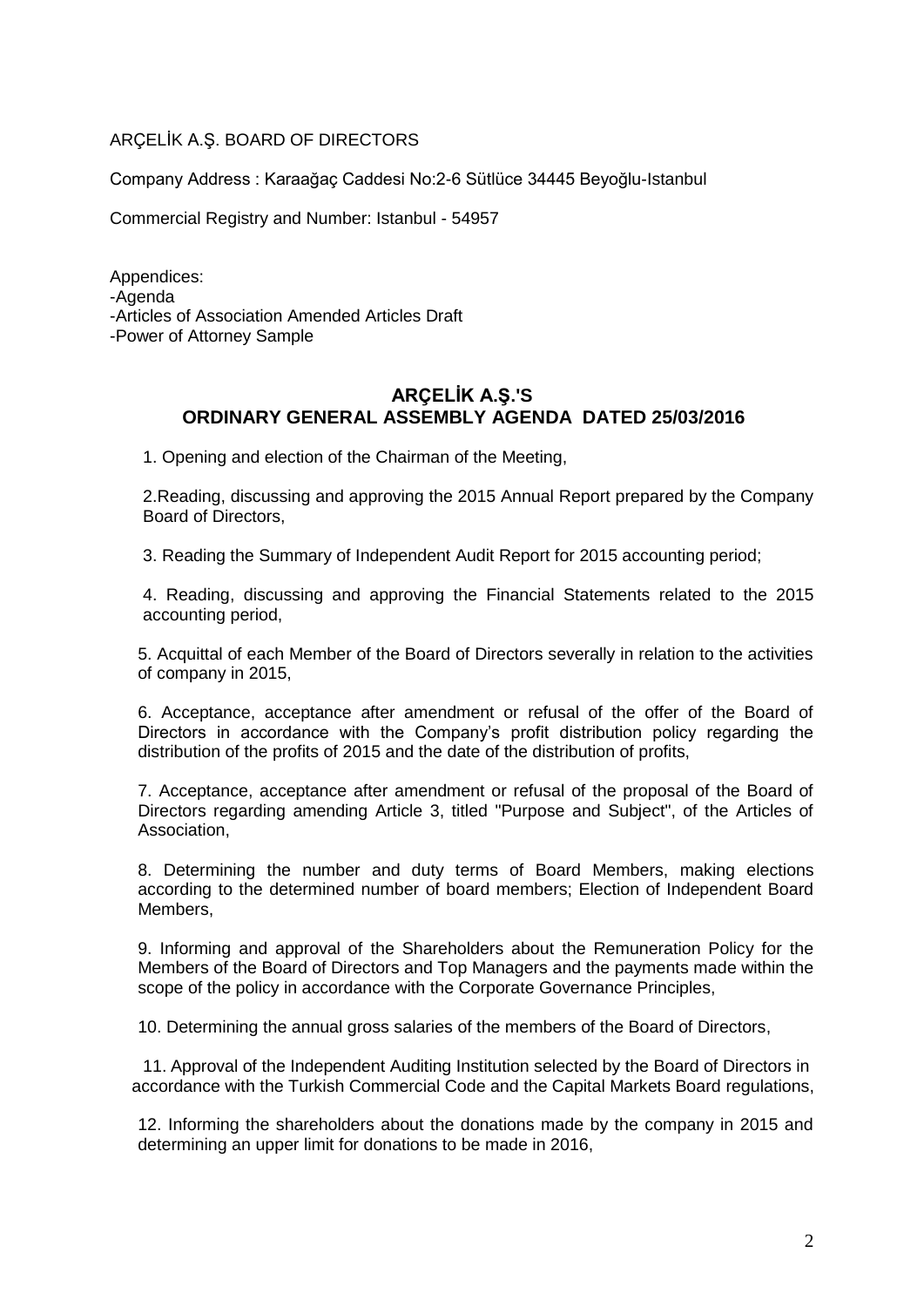13. Informing the shareholders about the collaterals, pledges, mortgages and surety granted in favor of third parties and the income and benefits obtained in 2015 by the Company and subsidiaries in accordance with Capital Markets Board regulations,

14. Authorising the shareholders holding management capacity, the Members of the Board of Directors, top managers and their spouses and relatives by blood and marriage up to the second degree within the framework of the articles 395th and 396th of Turkish Commercial Code and informing shareholders about transactions performed within the scope during 2015 as per the Corporate Governance Communiqué of Capital Markets Board,

15. Wishes and opinions.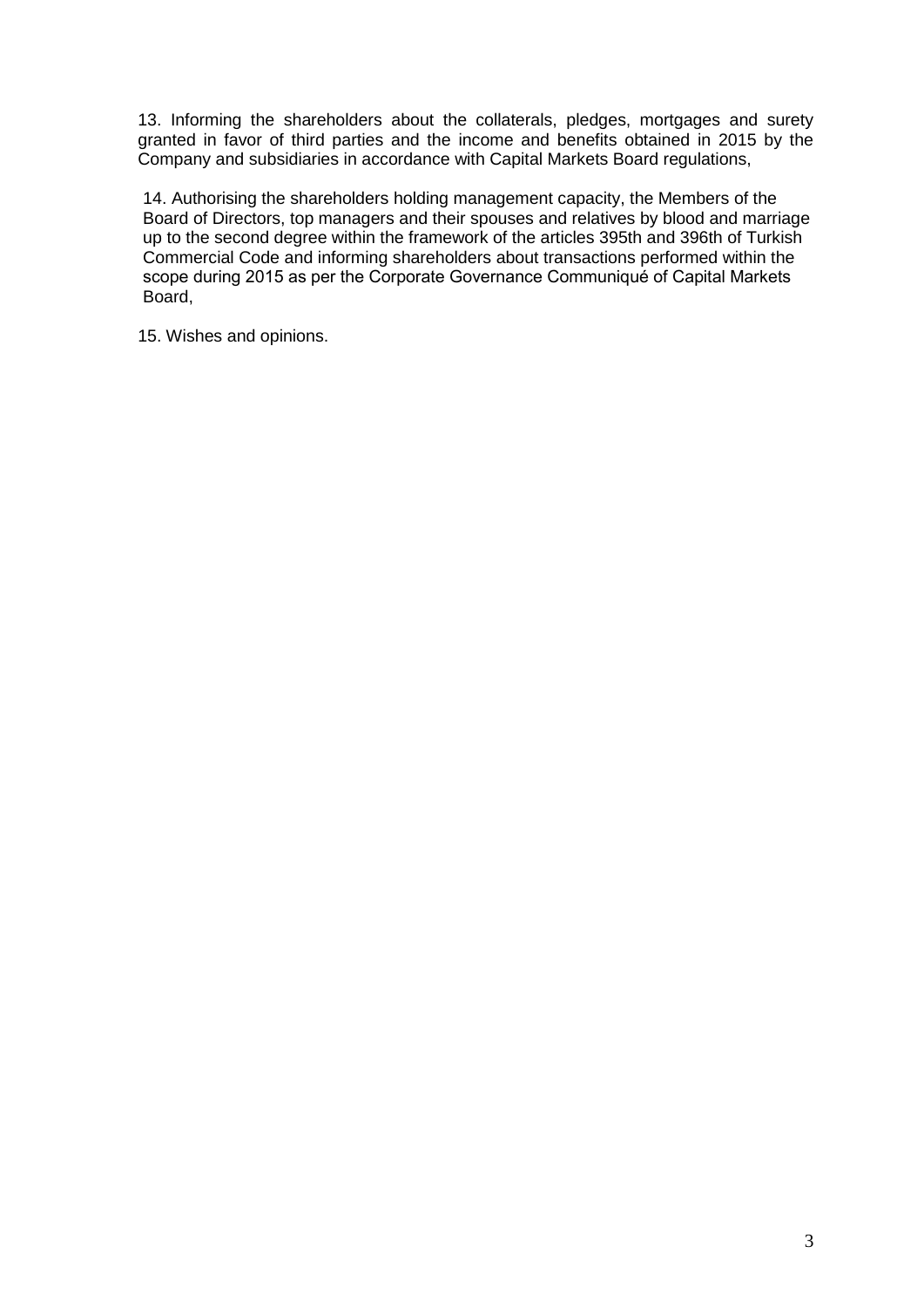### **ARÇELİK A.Ş.'S ARTICLES OF ASSOCIATION AMENDMENT TEXT**

# **FORMER TEXT**

#### **Article 3- PURPOSE AND SUBJECT**

The Company has been established with the intent of carrying out all commercial and industrial activities related to the the establishment and operation of recycling facilities manufacturing, sales and marketing including also virtual platform, leasing, importing and exporting of refrigerators, deep-freezers, washing machines, dishwashers, thermo-siphons, vacuum cleaners, polishers, air conditioners, coolers and equipments, radios, televisions, audio and video recorders and sets, ovens, stoves, hair dryers, mixers and all kinds of similar home appliances operating with or without electric power or other power source and bath tub and fitted kitchens, home furniture, carpets and equipments and appliances included in the home economy and their commercial and industrial types, and compressors, electric motors, carburetors, power transfer devices which form the main and auxiliary components of the above; mobile telephones, mobile telephone lines and components, electronic devices and their parts and components; transportation and passenger vehicles and their motors and other parts and equipments for generation, usage, transportation and distribution of energy and to achieve its goal the Company may perform these activities both on its own and may get into partnership for manufacturing, may realize the manufacturing with its own brands or other brands and may realize for and on behalf of others.

For this purpose the Company especially may perform following activities in the country and abroad;

A) Operate as an agent, broker, representative and dealer and authorize others to do same.

### **NEW TEXT**

#### **Article 3- PURPOSE AND SUBJECT**

The Company has been established with the intent of carrying out all commercial and industrial activities related to the the establishment and operation of recycling facilities manufacturing, sales and marketing including also virtual platform, leasing, importing and exporting of refrigerators, deep-freezers, washing machines, dishwashers, thermo-siphons, vacuum cleaners, polishers, air conditioners, coolers and equipments, radios, televisions, audio and video recorders and sets, ovens, stoves, hair dryers, mixers and all kinds of similar home appliances operating with or without electric power or other power source and bath tub and fitted kitchens, home furniture, carpets and equipments and appliances included in the home economy and their commercial and industrial types, and compressors, electric motors, carburetors, power transfer devices which form the main and auxiliary components of the above; mobile telephones, mobile telephone lines and components, electronic devices and their parts and components; transportation and passenger vehicles and their motors and other parts and equipments for generation, usage, transportation and distribution of energy and to achieve its goal the Company may perform these activities both on its own and may get into partnership for manufacturing, may realize the manufacturing with its own brands or other brands and may realize for and on behalf of others.

For this purpose the Company especially may perform following activities in the country and abroad;

A) Operate as an agent, broker, representative and dealer and authorize others to do same.

| (B) | Establish   | marketing,  |     | transportation, $  B \rangle$ | Establish | marketing,  |     | transportation, |
|-----|-------------|-------------|-----|-------------------------------|-----------|-------------|-----|-----------------|
|     | commitment, | warehousing | and | entrepot   commitment,        |           | warehousing | and | entrepot        |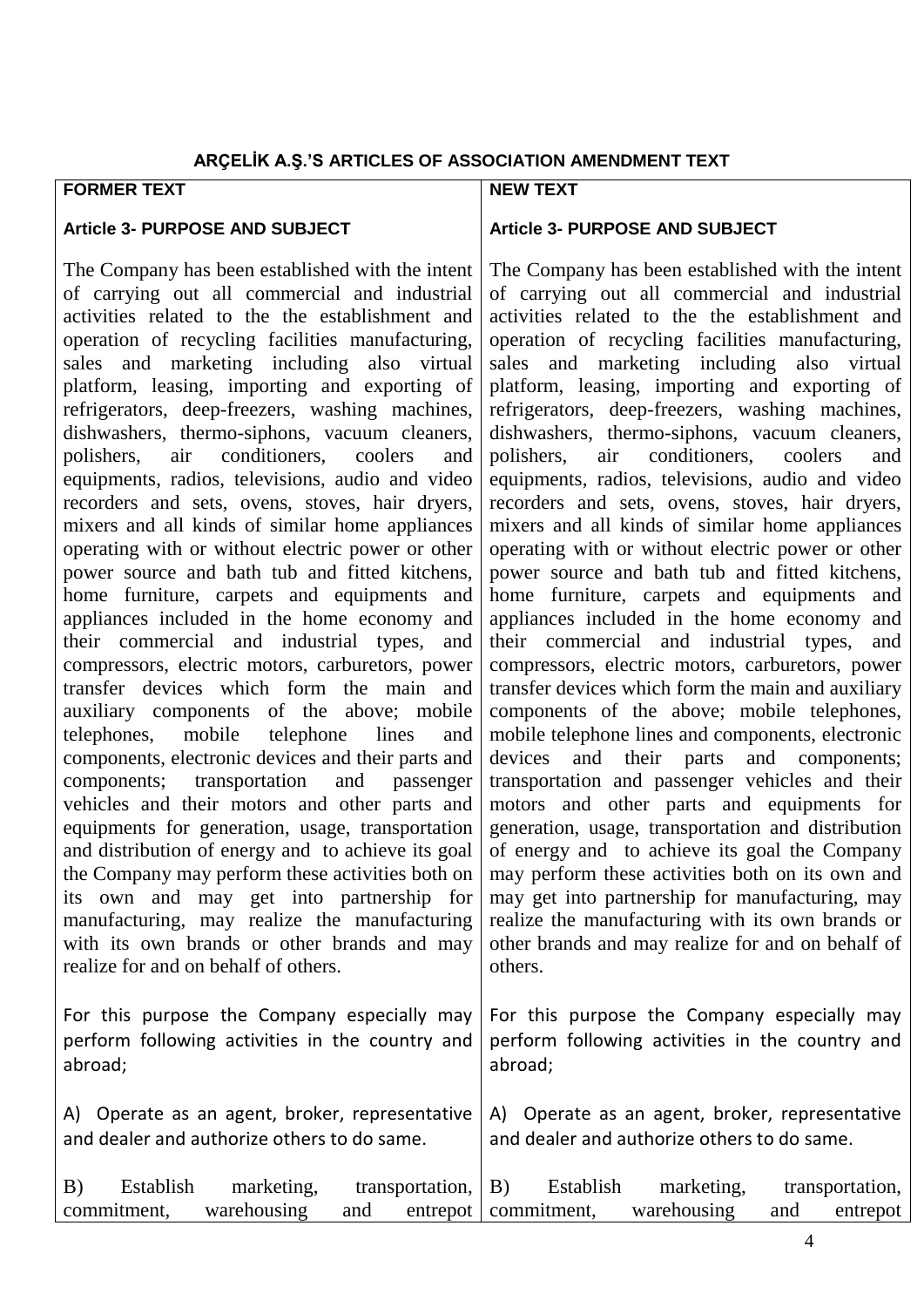organizations; conduct staff training activities; setup and use computer systems; perform these singularly or jointly.

C) To realize Company's objective, the Company may acquire every kind of movable and immovable properties, may have constructed and manufactured or may acquire every kind of real or individual rights on these, may lease, may operate acquired or leased properties, may lease out and sell. Company may take every kind of real or individual warranty including commercial enterprise pledge as well, may set pledge and other miscellaneous limited property rights over others' real properties in its favor and may transfer or release these for securing the rights and receivables of Company. On condition to comply with the principles determined by Capital Markets Board, Company may establish real rights in favor of third parties and may have them released.

D) To realize Company's objective, the Company may take out loan from local and foreign individuals, companies and banks, may enter into every kind of financial, commercial and economical undertaking against third parties, on condition to comply with the principles determined by Capital Markets Board may issue every kind of bonds and miscellaneous capital market instruments in the country and abroad and may make investment in securities, derivatives and miscellaneous capital market instruments. On condition to comply with the principles determined by Capital Markets Board may go bail and provide warranty in favor of third parties. If necessary, the Company may accept to establish right of mortgage and/or lien in favor of itself over movable and immovable properties of others, may release the pledges established in its favor, may waive a lien and may accept establishing bail and warranty by third parties in its favor.

organizations; conduct staff training activities; setup and use computer systems; perform these singularly or jointly.

C) To realize Company's objective, the Company may acquire every kind of movable and immovable properties, may have constructed and manufactured or may acquire every kind of real or individual rights on these, may lease, may operate acquired or leased properties, may lease out and sell. Company may take every kind of real or individual warranty including commercial enterprise pledge as well, may set pledge and other miscellaneous limited property rights over others' real properties in its favor and may transfer or release these for securing the rights and receivables of Company. On condition to comply with the principles determined by Capital Markets Board, Company may establish real rights in favor of third parties and may have them released.

D) To realize Company's objective, the Company may take out loan from local and foreign individuals, companies and banks, may enter into every kind of financial, commercial and economical undertaking against third parties, on condition to comply with the principles determined by Capital Markets Board may issue every kind of bonds and miscellaneous capital market instruments in the country and abroad and may make investment in securities, derivatives and miscellaneous capital market instruments. On condition to comply with the principles determined by Capital Markets Board may go bail and provide warranty in favor of third parties. If necessary, the Company may accept to establish right of mortgage and/or lien in favor of itself over movable and immovable properties of others, may release the pledges established in its favor, may waive a lien and may accept establishing bail and warranty by third parties in its favor.

E) The Company may perform abovementioned E) The Company may perform abovementioned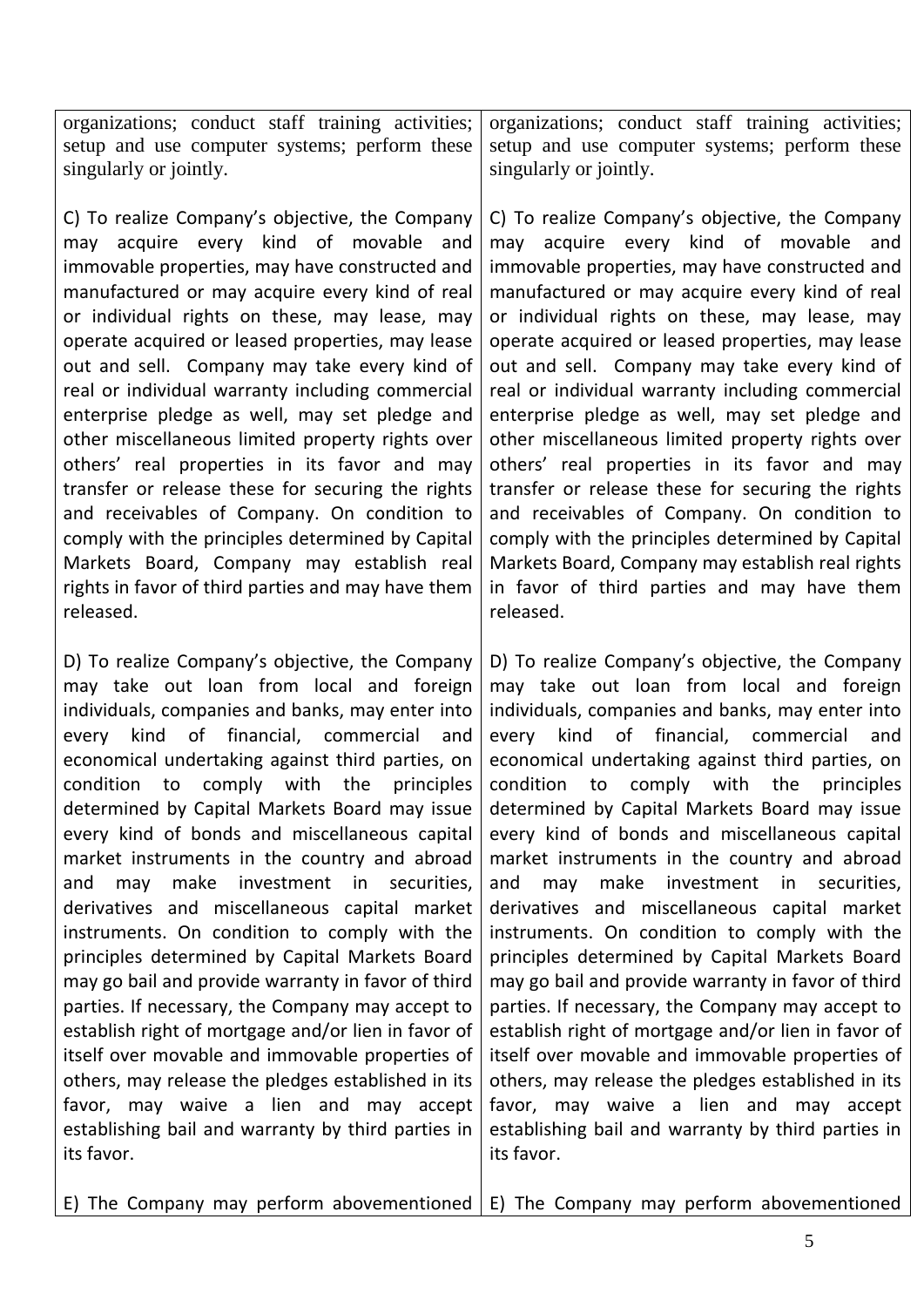activities on its own or through national or foreign real person and legal entities, provided that other provisions of this Articles of Association are reserved. In case the Company deems necessary for this purpose, may establish ordinary partnerships, commercial companies or other miscellaneous legal entities in the country or abroad or in part or whole, may make the acquisition of ordinary partnerships or other miscellaneous legal entities which had established with the same purpose and without the purpose of performing brokerage operations and operating security portfolio, with the participation purpose the Company may acquire, transfer the shares of these to the companies, commercial banks, financial leasing, consumer loan and factoring companies which had established with the same purpose and may participate into ordinary partnerships. The regulations of Capital Markets Board on transfer of concealed gain are reserved.

F) The Company may perform every operation that are necessary to perform abovementioned matters written in above paragraphs and may perform import, export and every kind of trade.

G) On condition that not to constitute a contradiction against the regulations of Capital Markets Board on transfer of concealed gain, to provide necessary material disclosures and informing shareholders about donations made within the year at General Assembly, the Company may provide donation and aid to foundations, associations, universities and similar establishments under the determined principles in a way that not hinder its own purpose and subject.

H) On condition to comply with regulations of Capital Markets Board on transfer of concealed gain, the Company may perform every kind of transactions and use any possessions including registry, annotation, type classification allotment,

activities on its own or through national or foreign real person and legal entities, provided that other provisions of this Articles of Association are reserved. In case the Company deems necessary for this purpose, may establish ordinary partnerships, commercial companies or other miscellaneous legal entities in the country or abroad or in part or whole, may make the acquisition of ordinary partnerships or other miscellaneous legal entities which had established with the same purpose and without the purpose of performing brokerage operations and operating security portfolio, with the participation purpose the Company may acquire, transfer the shares of these to the companies, commercial banks, financial leasing, consumer loan and factoring companies which had established with the same purpose and may participate into ordinary partnerships. The regulations of Capital Markets Board on transfer of concealed gain are reserved.

F) The Company may perform every operation that are necessary to perform abovementioned matters written in above paragraphs and may perform import, export and every kind of trade.

G) On condition that not to constitute a contradiction against the regulations of Capital Markets Board on transfer of concealed gain, to provide necessary material disclosures and informing shareholders about donations made within the year at General Assembly, the Company may provide donation and aid to foundations, associations, universities and similar establishments under the determined principles in a way that not hinder its own purpose and subject.

H) On condition to comply with regulations of Capital Markets Board on transfer of concealed gain, the Company may perform every kind of transactions and use any possessions including registry, annotation, type classification allotment,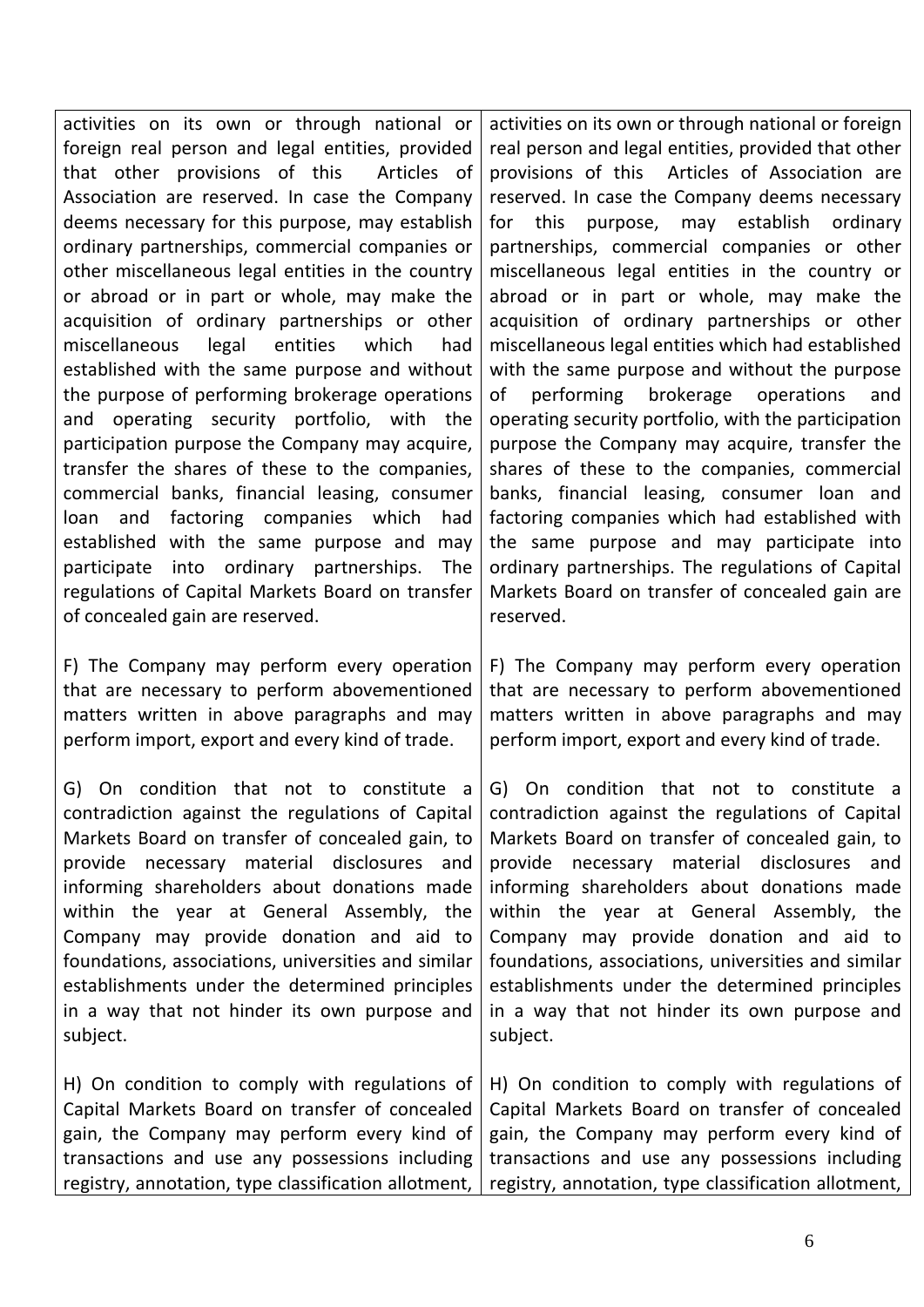amalgamation, partition, release and donation related to parceling at land offices concerning every kind of real properties and may perform renunciation for road and green area transactions, furthermore may provide its alienation and may gratis release and donate mentioned real properties.

I) The Company may acquire, rent land, sea and air transportation vehicles and may sell and rent out owned vehicles. On condition to comply with regulations of Capital Markets Board, the Company may establish every kind of real and individual rights on these including pledge and pawn in favor itself and/or of third parties and may release them.

J) The Company may register every kind of licenses, letter patents, patents, useful model, know how, brand, trade titles, company names and other all miscellaneous intellectual property rights that are related to its purpose under its name and may acquire and transfer, on condition to comply with the regulations of Capital Markets Board provide as warranty and may make license agreements related to them.

K) For realizing Company's objective, the Company may make every kind of industrial and commercial investments that it deems suitable in the country and abroad, accordingly may establish factory, facility and sales office in the country and abroad and may provide services for architecture, engineering, design, software, accounting, call center and data storage.

L) On condition to comply with regulations of Capital Markets Board on transfer of concealed gain, the Company may join the tenders in the country and abroad on its own or by establishing partnerships with third parties.

amalgamation, partition, release and donation related to parceling at land offices concerning every kind of real properties and may perform renunciation for road and green area transactions, furthermore may provide its alienation and may gratis release and donate mentioned real properties.

I) The Company may acquire, rent land, sea and air transportation vehicles and may sell and rent out owned vehicles. On condition to comply with regulations of Capital Markets Board, the Company may establish every kind of real and individual rights on these including pledge and pawn in favor itself and/or of third parties and may release them.

J) The Company may register every kind of licenses, letter patents, patents, useful model, know how, brand, trade titles, company names and other all miscellaneous intellectual property rights that are related to its purpose under its name and may acquire and transfer, on condition to comply with the regulations of Capital Markets Board provide as warranty and may make license agreements related to them.

K) For realizing Company's objective, the Company may make every kind of industrial and commercial investments that it deems suitable in the country and abroad, accordingly may establish factory, facility and sales office in the country and abroad and may provide services for architecture, engineering, design, software, accounting, call center and data storage.

L) On condition to comply with regulations of Capital Markets Board on transfer of concealed gain, the Company may join the tenders in the country and abroad on its own or by establishing partnerships with third parties.

M) The Company, on condition to comply with regulations of Capital Markets Board on transfer M) The Company, on condition to comply with regulations of Capital Markets Board on transfer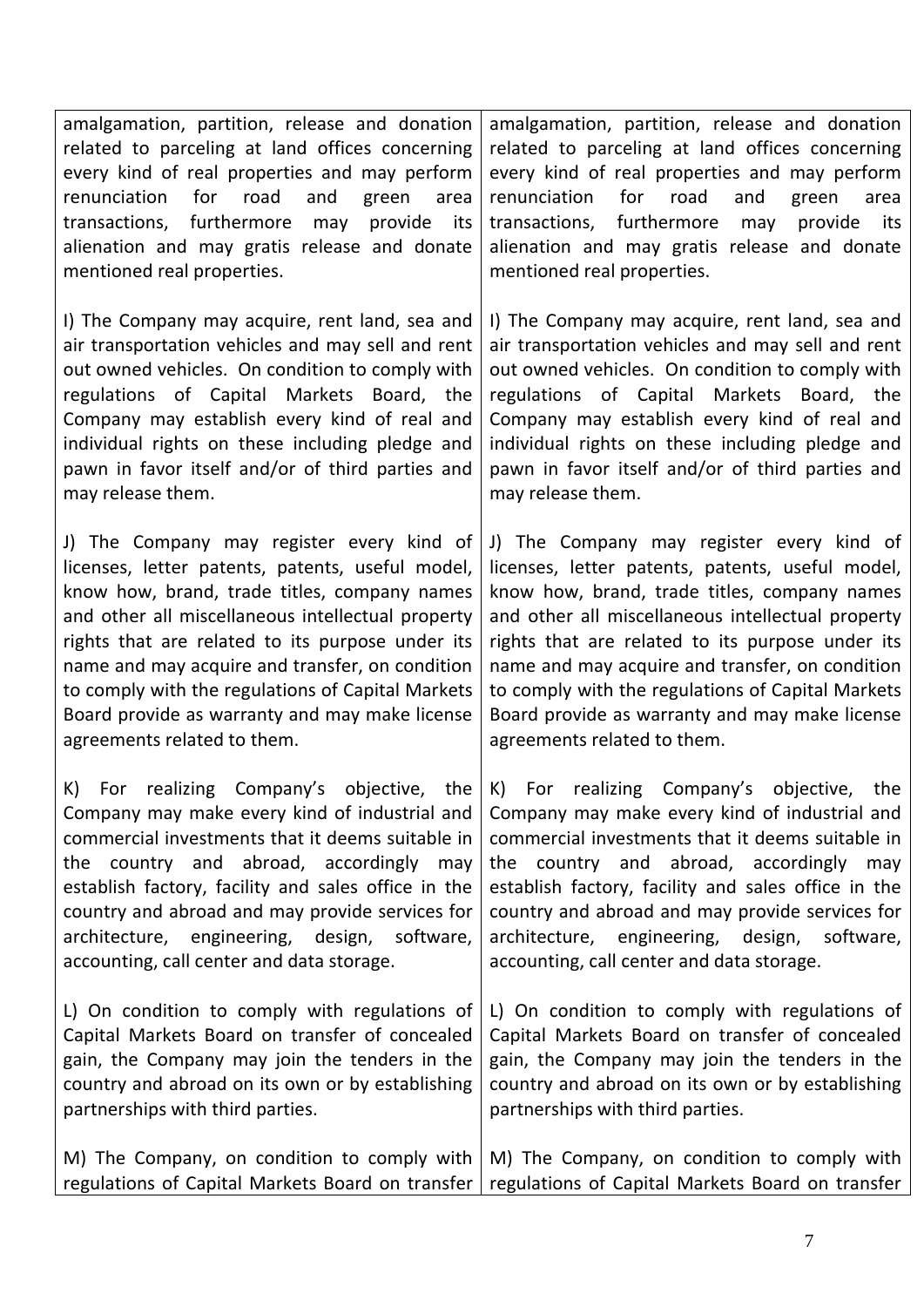| of concealed gain, may collaborate with<br>companies that provide radio, TV programs<br>production and broadcast services, operate TV<br>studios and produce and sell required equipment<br>and if necessary may terminate its collaboration.<br>N) The Company may establish and/or have<br>established every kind of laboratories and<br>research centers required for R&D activities. | of concealed gain, may collaborate<br>with<br>companies that provide radio, TV programs<br>production and broadcast services, operate TV<br>studios and produce and sell required equipment<br>and if necessary may terminate its collaboration.<br>N) The Company may establish and/or have<br>established every kind of laboratories<br>and<br>research centers required for R&D activities.                                                                                                                                          |
|------------------------------------------------------------------------------------------------------------------------------------------------------------------------------------------------------------------------------------------------------------------------------------------------------------------------------------------------------------------------------------------|-----------------------------------------------------------------------------------------------------------------------------------------------------------------------------------------------------------------------------------------------------------------------------------------------------------------------------------------------------------------------------------------------------------------------------------------------------------------------------------------------------------------------------------------|
| O) In compliance with the legislation relating to                                                                                                                                                                                                                                                                                                                                        | O) In compliance with the legislation relating to                                                                                                                                                                                                                                                                                                                                                                                                                                                                                       |
| the electricity market, within the framework of                                                                                                                                                                                                                                                                                                                                          | the electricity market, within the framework of                                                                                                                                                                                                                                                                                                                                                                                                                                                                                         |
| auto-producer license, in essence for meeting its                                                                                                                                                                                                                                                                                                                                        | auto-producer license, in essence for meeting its                                                                                                                                                                                                                                                                                                                                                                                                                                                                                       |
| own need for electricity and heat energy; it may                                                                                                                                                                                                                                                                                                                                         | own need for electricity and heat energy; it may                                                                                                                                                                                                                                                                                                                                                                                                                                                                                        |
| conduct activities relating to building generation                                                                                                                                                                                                                                                                                                                                       | conduct activities relating to building generation                                                                                                                                                                                                                                                                                                                                                                                                                                                                                      |
| facilities, generating electricity and heat energy                                                                                                                                                                                                                                                                                                                                       | facilities, generating electricity and heat energy                                                                                                                                                                                                                                                                                                                                                                                                                                                                                      |
| and in case generated energy exceeds its own                                                                                                                                                                                                                                                                                                                                             | and in case generated energy exceeds its own                                                                                                                                                                                                                                                                                                                                                                                                                                                                                            |
| need, to sell the electricity or heat energy, and/or                                                                                                                                                                                                                                                                                                                                     | need, to sell the electricity or heat energy, and/or                                                                                                                                                                                                                                                                                                                                                                                                                                                                                    |
| the relevant capacity to other licensed legal                                                                                                                                                                                                                                                                                                                                            | the relevant capacity to other licensed legal                                                                                                                                                                                                                                                                                                                                                                                                                                                                                           |
| persons or independent consumers within the                                                                                                                                                                                                                                                                                                                                              | persons or independent consumers within the                                                                                                                                                                                                                                                                                                                                                                                                                                                                                             |
| framework of related legislation, and on condition                                                                                                                                                                                                                                                                                                                                       | framework of related legislation, and on condition                                                                                                                                                                                                                                                                                                                                                                                                                                                                                      |
| not for commercial purposes to import installation                                                                                                                                                                                                                                                                                                                                       | not for commercial purposes to import installation                                                                                                                                                                                                                                                                                                                                                                                                                                                                                      |
| and all related equipment and fuel.                                                                                                                                                                                                                                                                                                                                                      | and all related equipment and fuel.                                                                                                                                                                                                                                                                                                                                                                                                                                                                                                     |
| P) The Company may provide energy manager                                                                                                                                                                                                                                                                                                                                                | P) The Company may provide energy manager                                                                                                                                                                                                                                                                                                                                                                                                                                                                                               |
| training, may prepare and implement energy study                                                                                                                                                                                                                                                                                                                                         | training, may prepare and implement energy study                                                                                                                                                                                                                                                                                                                                                                                                                                                                                        |
| and efficiency increasing projects (VAP), may                                                                                                                                                                                                                                                                                                                                            | and efficiency increasing projects (VAP), may                                                                                                                                                                                                                                                                                                                                                                                                                                                                                           |
| provide consultancy and energy manager services                                                                                                                                                                                                                                                                                                                                          | provide consultancy and energy manager services                                                                                                                                                                                                                                                                                                                                                                                                                                                                                         |
| for buildings.                                                                                                                                                                                                                                                                                                                                                                           | for buildings.                                                                                                                                                                                                                                                                                                                                                                                                                                                                                                                          |
|                                                                                                                                                                                                                                                                                                                                                                                          | R) The Company may establish, operate, run,<br>transfer or take over to establish a training and<br>certification<br>individually<br>personnel<br>or<br>in<br>partnership with local, foreign, public or private<br>natural and legal persons in connection with its<br>scope of business, and may provide qualification<br>assessment and professional competence system<br>services in joint works with the 3rd party<br>individuals and entities in connection with its field<br>of activity on a fair, objective and neutral basis. |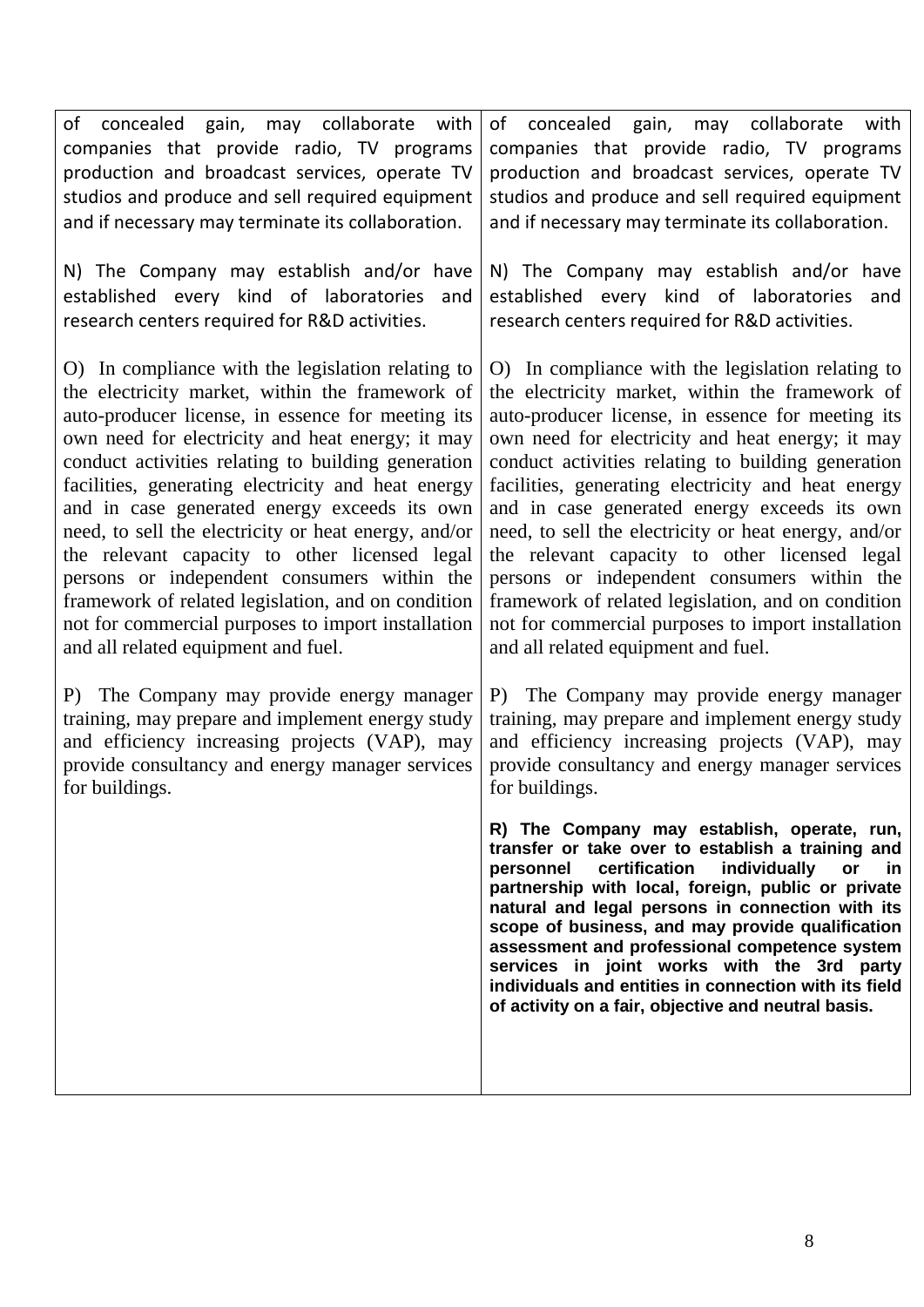# **POWER OF ATTORNEY**

# **ARÇELİK A.Ş**

I hereby authorize and appoint as proxy \_\_\_\_\_\_\_\_\_\_\_\_\_\_\_\_\_\_\_\_\_\_\_\_\_\_ who is introduced below in detail to represent me, to vote, to submit proposals and to sign necessary documents on my behalf at Arçelik A.Ş.'s General Meeting scheduled to be held on 25.03.2016, Friday at 14.00 at "Divan Istanbul Hotel, Asker Ocağı Caddesi No: 1 34367 Elmadağ Şişli, Istanbul" in accordance with the following:

Proxy's (\*);

Name Surname/Commercial Title:

T.R. ID No/Tax ID, Commercial Registry and Number with MERSIS number: (\*) Submitting equivalents of information referred for Proxies with foreign nationality is mandatory.

A) SCOPE OF THE POWER TO REPRESENT

Scope of the power to represent must be determined by choosing either (a), (b) or (c) for the following sections numbered 1 and 2.

- 1. Regarding the Issues in Agenda of General Assembly;
- a) Proxy shall be authorized to vote as per her/his own opinion.
- b) Proxy shall be authorized to vote as per the proposals of the company management.
- c) Proxy shall be authorized to cast vote as per the following instructions. Instructions:

In the event that the shareholder chooses (c) option, instructions specific to agenda items shall be given provided that one of the options given against the relevant agenda item of general assembly is checked (acceptance or refusal), or if refusal option is chosen, by specifying opposition note which is required to be written in moments of general assembly (if any).

| Agenda Items                                                                                                 | Acceptance | Refusal | <b>Opposition Note</b> |
|--------------------------------------------------------------------------------------------------------------|------------|---------|------------------------|
| 1. Opening and election of the Chairman<br>of the Meeting                                                    |            |         |                        |
| 2. Reading, discussing and approving<br>the 2015 Annual Report prepared by the<br>Company Board of Directors |            |         |                        |
| 3. Reading the Summary of Independent<br>Audit Report for 2015 accounting period                             |            |         |                        |
| 4. Reading, discussing and approving<br>the Financial Statements related to the<br>2015 accounting period    |            |         |                        |
| 5. Acquittal of the each member of the<br>Board of Directors severally in relation to                        |            |         |                        |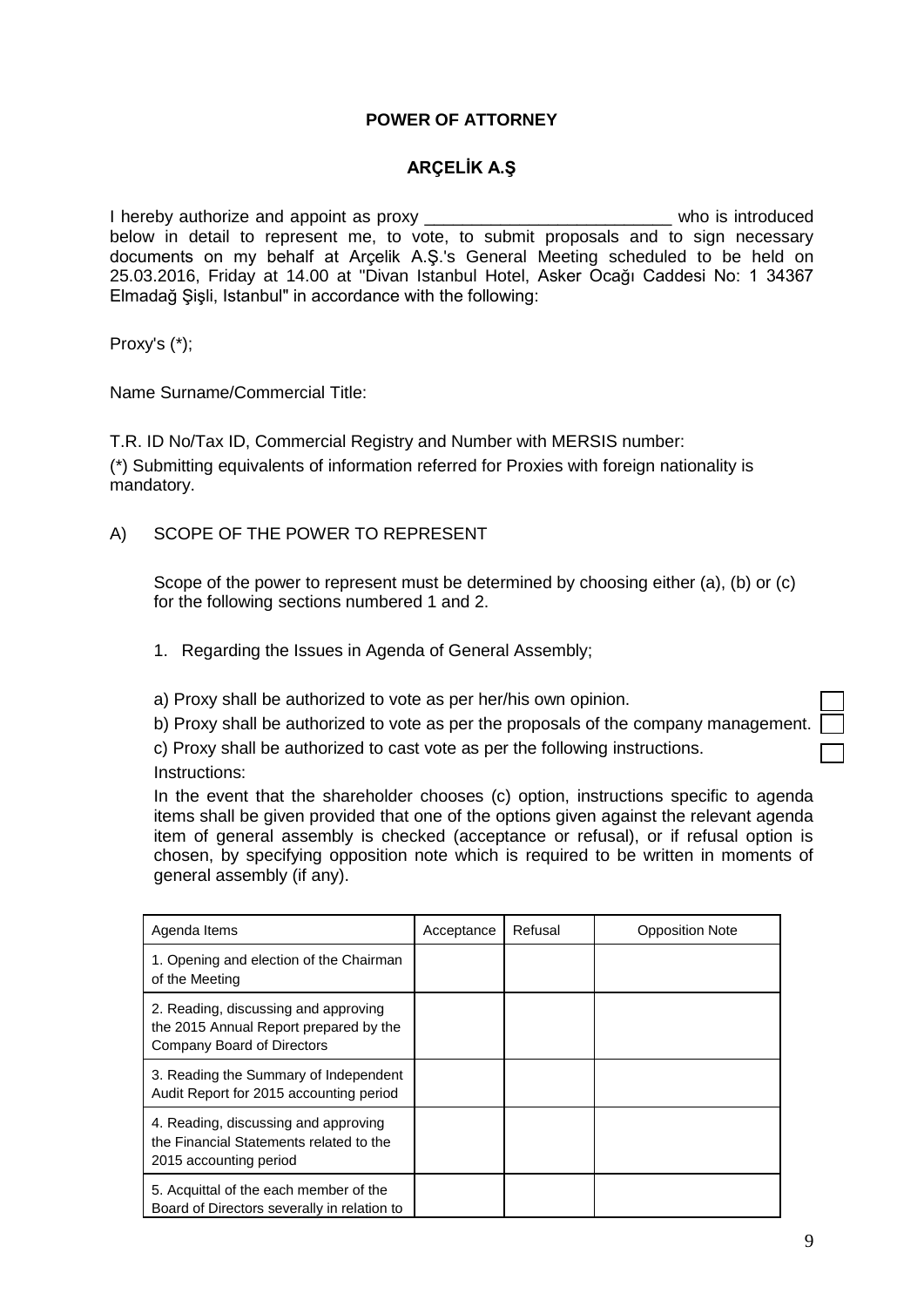| the activities of company in 2015                                                                                                                                                                                                                                                                                                                                                                                                                                          |  |  |
|----------------------------------------------------------------------------------------------------------------------------------------------------------------------------------------------------------------------------------------------------------------------------------------------------------------------------------------------------------------------------------------------------------------------------------------------------------------------------|--|--|
| 6.Acceptance,<br>after<br>acceptance<br>amendment or refusal of the offer of the<br>Board of Directors in accordance with<br>the Company's profit distribution policy<br>regarding the distribution of the profits of<br>2015 and the date of the distribution of<br>profits,                                                                                                                                                                                              |  |  |
| 7. Acceptance, acceptance after<br>amendment or refusal of the proposal of<br>the Board of Directors regarding<br>amending Article 3, titled "Purpose and<br>Subject", of the Articles of Association                                                                                                                                                                                                                                                                      |  |  |
| 8. Determining the number and duty term<br>of Board Members, making elections<br>according to the determined number of<br>board members; election of Independent<br><b>Board Members</b>                                                                                                                                                                                                                                                                                   |  |  |
| 9. Informing and approval of the<br>Shareholders about the Remuneration<br>Policy for the Members of the Board of<br>Directors and Top Managers and the<br>payments made within the scope of the<br>policy in accordance with the Corporate<br>Governance Principles,                                                                                                                                                                                                      |  |  |
| 10. Determining the annual gross<br>salaries of the members of the Board of<br>Directors                                                                                                                                                                                                                                                                                                                                                                                   |  |  |
| 11. Approval of the Independent Auditing<br>Institution selected by the Board of<br>Directors in accordance with the Turkish<br>Commercial Code and the Capital<br>Markets Board regulations                                                                                                                                                                                                                                                                               |  |  |
| 12. Informing the shareholders about the<br>donations made by the company in 2015<br>and determining an upper limit for<br>donations to be made in 2016                                                                                                                                                                                                                                                                                                                    |  |  |
| 13. Informing the shareholders about the<br>collaterals, pledges, mortgages and<br>surety granted in favor of third parties<br>and the income and benefits obtained in<br>2015 by the Company and subsidiaries<br>in accordance with Capital Markets<br>Board regulations,                                                                                                                                                                                                 |  |  |
| 14. Authorising the shareholders holding<br>management capacity, the Members of<br>the Board of Directors, top managers<br>and their spouses and relatives by blood<br>and marriage up to the second degree<br>within the framework of the articles<br>395th and 396th of Turkish Commercial<br>Code and informing shareholders about<br>transactions performed within the scope<br>during 2015 as per the Corporate<br>Governance Communiqué of Capital<br>Markets Board, |  |  |
| 15. Wishes and opinions                                                                                                                                                                                                                                                                                                                                                                                                                                                    |  |  |